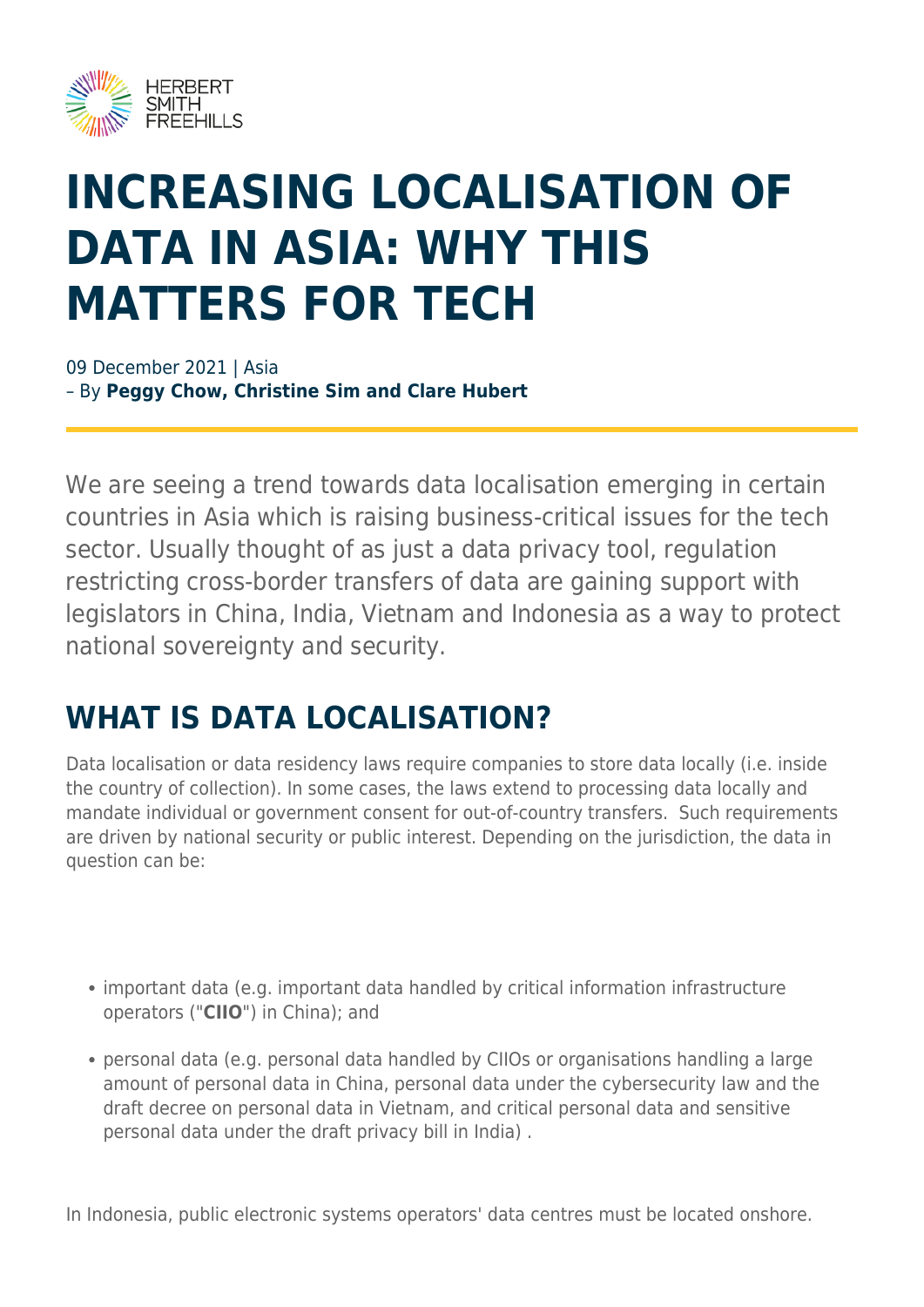Data localisation laws in this article refer to the requirement to store data onshore, which is an additional requirement to the usual cross-border data transfer restrictions under data privacy laws.

## **WHY THIS MATTERS**

Data localisation laws affect both sides of the digital economy equation (i.e. customers and suppliers). Even if your business isn't directly affected, the business of your customers may be. This can have ripple effects both up and down the supply chain.

## **IN THE REGULATORY LANDSCAPE ACROSS ASIA**

There is no harmony at a regional level when it comes to data localisation regulation in the Asian region. This means navigating the regulatory landscape can be tricky, especially when regulated sectors (such as telecoms, banking and insurance) are involved.

Data localisation laws take different forms in Asia. Such requirements may apply to sensitive or critical personal data and are embedded under the privacy laws (e.g. the draft data privacy bill in India), or in the case of China, such requirements apply to both important data and personal data and are set out across the Cybersecurity Law, Data Security Law and the Personal Information Protection Law. In Vietnam, data localisation requirements are set out in its Cybersecurity Law and draft decree on data protection (i.e. Vietnam's draft privacy law). In Indonesia, the data localisation requirement is applicable to public electronic systems operators only.

### **QUESTIONS TO ASK IF YOU'RE A TECHNOLOGY COMPANY**

At the outset, technology companies should be asking themselves: are our products, services or business activities (or those of our customers) caught by data localisation laws?

Regional expansion plans can be quickly scuppered if businesses do not have a comprehensive understanding of the data localisation laws in the countries they are targeting. For example: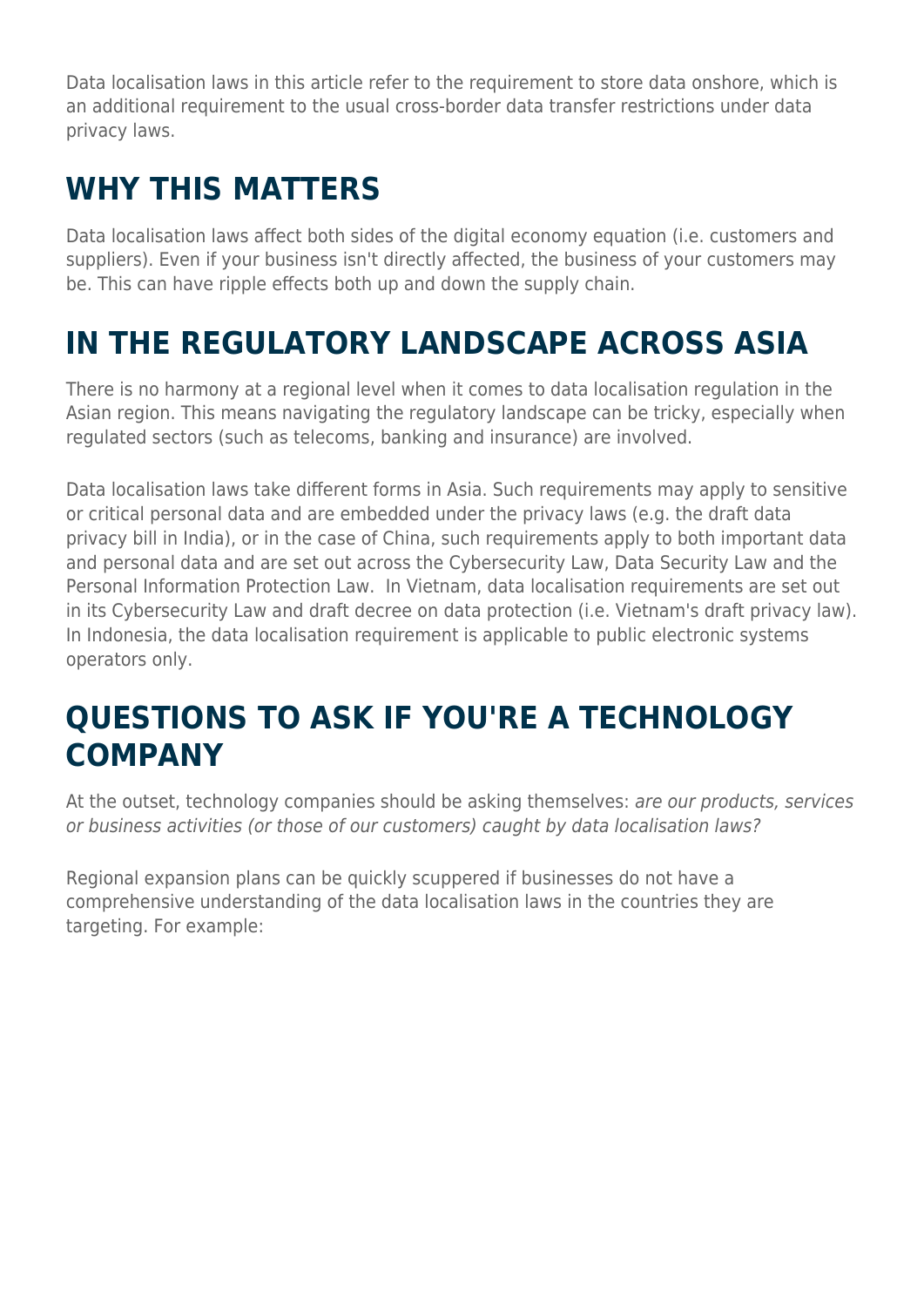## **[MONUMENT](https://www.herbertsmithfreehills.com/sites/contenthub_mothership/files/monument%20icons-01.png) [ICONS-01.PNG](https://www.herbertsmithfreehills.com/sites/contenthub_mothership/files/monument%20icons-01.png)**



#### **VIETNAM**

Under its Cybersecurity laws and decrees, foreign providers of online services (such as ecommerce, online content, payment, social network and social communication) may be required to store data in Vietnam and set up a local branch or representative office. The situation is different in Indonesia where "public electronic systems operators" that provide public services must establish a local data centre.

## **[MONUMENT](https://www.herbertsmithfreehills.com/sites/contenthub_mothership/files/monument%20icons-02.png) [ICONS-02.PNG](https://www.herbertsmithfreehills.com/sites/contenthub_mothership/files/monument%20icons-02.png)**

#### **CHINA**

Personal information held by CIIOs must be stored in China and can only be transferred out if official security assessment approval has been obtained. Most private businesses are not likely to be CIIOs but their customers can be (e.g. State Owned Entities), which may require their vendors to help them comply with data localisation laws. Separately, data processors handling a large amount of personal information must also store personal information in China per the Personal Information Protection Law.

The other question technology companies should be asking themselves is: is the data we collect regulated under data localisation laws?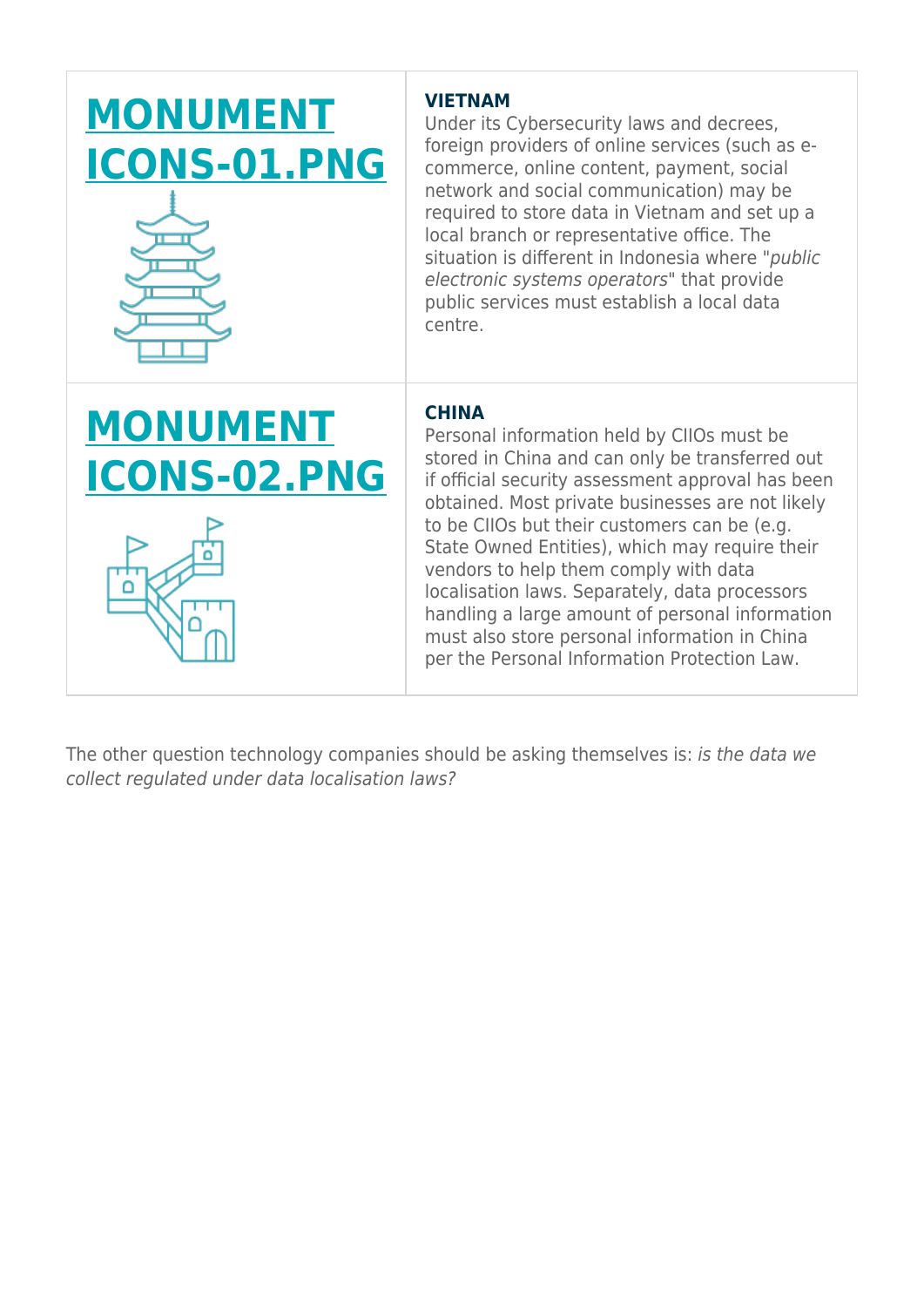## **[MONUMENT](https://www.herbertsmithfreehills.com/sites/contenthub_mothership/files/monument%20icons-02.png) [ICONS-02.PNG](https://www.herbertsmithfreehills.com/sites/contenthub_mothership/files/monument%20icons-02.png)**



# **[MONUMENT](https://www.herbertsmithfreehills.com/sites/contenthub_mothership/files/monument%20icons-03.png) [ICONS-03.PNG](https://www.herbertsmithfreehills.com/sites/contenthub_mothership/files/monument%20icons-03.png)**



### **CHINA**

The Cybersecurity Law and Data Security Laws regulate the storage and transfer of "important data". Important data held by CIIOs in China must be stored in China and can only be transferred outside of China if security assessments have been passed. Although this data category is not yet clearly defined, important data, by definition, includes data which, if compromised, may have a significant impact on national security, the public interest and economic development of the country.

### **INDIA**

The proposed Privacy Bill requires a data transferor in India to retain a copy of sensitive personal data in India. The Indian data privacy bill has also introduced a new concept of "critical data", which has not been defined. Critical personal data must be processed only in India. The Privacy Bill gives the Indian Government broad discretion to define "critical personal data".

## **RISKS OF HAVING NO DATA LOCALISATION STRATEGY**

Where data localisation laws apply, you need a data localisation strategy. The increasing patchwork of data localisation laws across Asia are causing headaches for businesses (so much so that specialist 'data residency as a service' companies have emerged, offering solutions to enable regulated businesses to stay compliant). Data migration is often a costly and time-consuming process which require detailed planning. Given that most international businesses store their data across the Asian region in a centralised location, the question is whether and when data migration should be implemented for Asian jurisdictions with data localisation laws.

Having no existing data localisation strategy could have commercial implications. A key risk is that existing enterprise-wide arrangements for data storage and hosting may not be able to be leveraged if existing service providers are unable to provide in-country storage arrangements. It may also lead to difficulties synthesising data storage arrangements at a regional scale.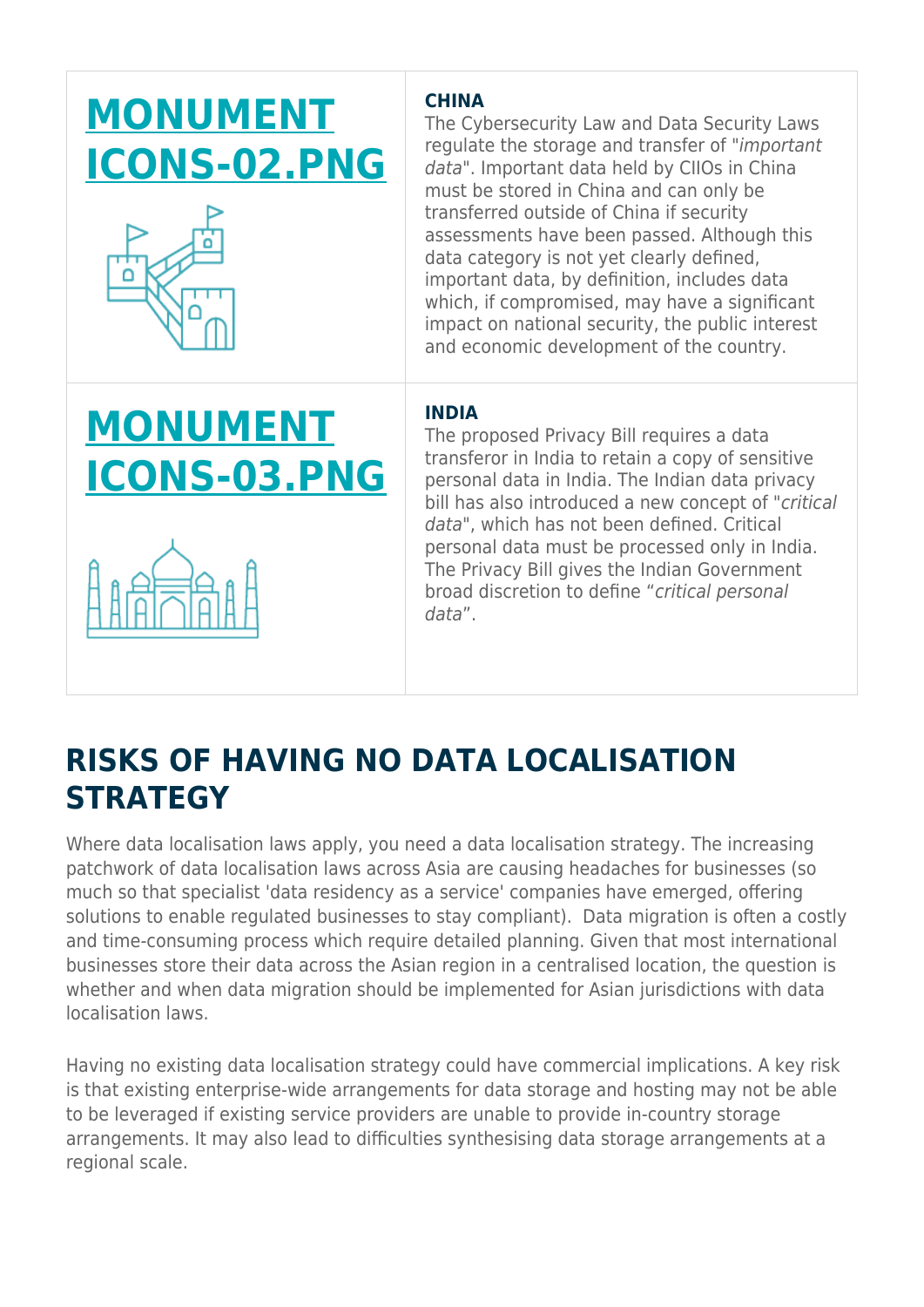Further, the failure to properly plan an expansion can, at the end of the day, have significant time and cost implications for businesses, including the following risks:

- 1. Entry to new markets can be delayed because of the need to establish in-country storage/hosting arrangements;
- 2. Navigating local requirements requires local expertise and on-going regulatory monitoring;
- 3. Regulatory delay can have implications for products; and
- 4. There may be functionality impacts on applications or services in order to meet local requirements which can be a barrier to scaling quickly.

Finally, businesses need to be aware of the possible corporate structuring implications as part of setting up a data localisation strategy. For example, in the process of data migration, companies may need to set up a local entity or branch if required by the specific country's data localisation laws or make further investments in the local jurisdiction. When significant investments are made in your local entity in Asia, it is important to consider questions such as:

- 1. How to structure your investments in the local entity to ensure that they will be protected by international investment treaties;
- 2. How to protect your legitimate expectations as to regulatory stability and investments made in reliance of promises made by regulators; and
- 3. How to invest in compliance with data localisation laws and to protect your recourse to potential investor-state dispute settlement in the future.

Some data localisation laws and new regulations may even affect existing investments and rights, lead to losses and give rise to potential disputes with business partners and customers. As of December 2020, 71 tech companies had brought cases against states often due to changing regulations, as we observed [here.](https://hsfnotes.com/arbitration/2020/12/24/2020-survey-of-tmt-sector-investor-state-arbitration/)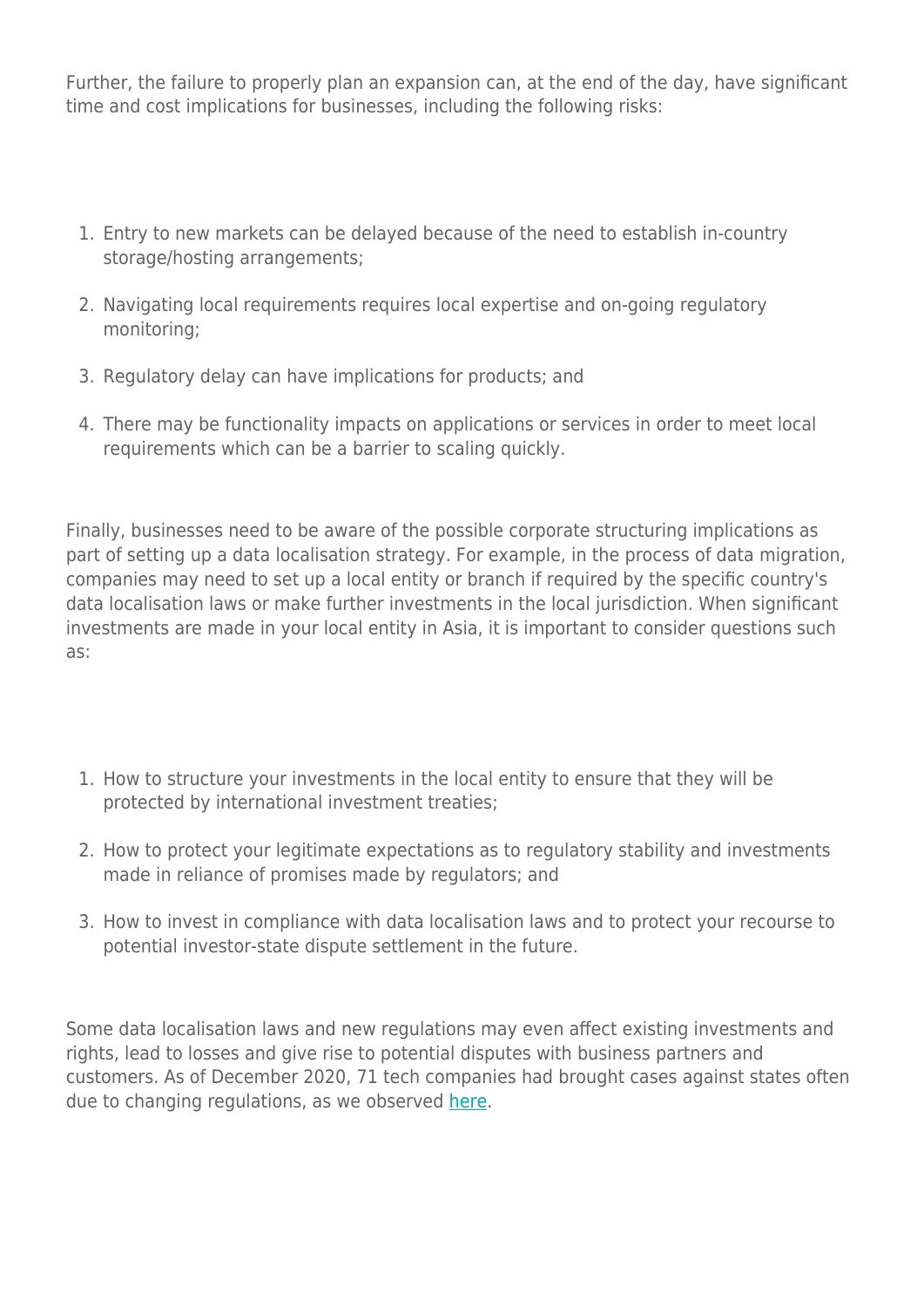## **WHAT SHOULD YOU DO TO MANAGE DATA LOCALISATION RISKS FOR YOUR COMPANY?**

## **CONDUCT A DATA MAPPING EXERCISE**

Ask:

- What types of data do you currently collect and store, any important data, critical personal data or sensitive personal data?
- What countries does this data come from and where will this data be transferred to or shared?
- Where is that data currently stored? Where are the copies stored?
- Which jurisdiction's laws apply to your data?
- Do data localisation laws apply to you?
- Are your investments in data storage and processing protected by international investment protection treaties?

## **SET UP A DATA LOCALISATION STRATEGY**

Ask:

- What types of data will be collected? From which countries?
- How will the data be stored?
- Do you need to make preparations to comply with data localisation laws as a result?
- Do you need to incorporate a local entity? How should your shareholdings be structured?
- What types of investments in the local entity and rights to data are protected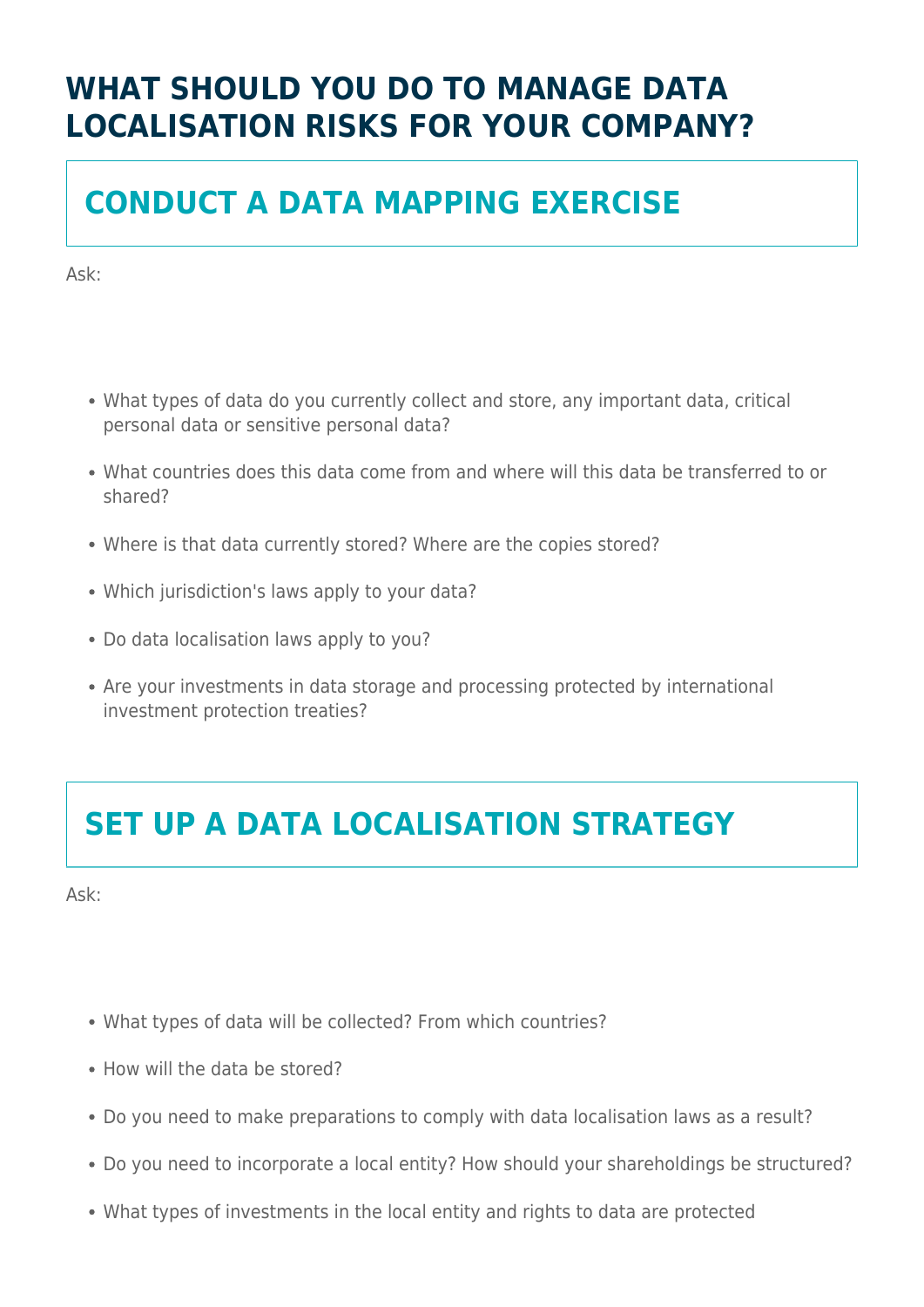investments in these countries?

We can help you navigate these considerations to help protect against the risks.

If you have any questions, or would like to know how this might affect your business, phone, or email these key contacts.